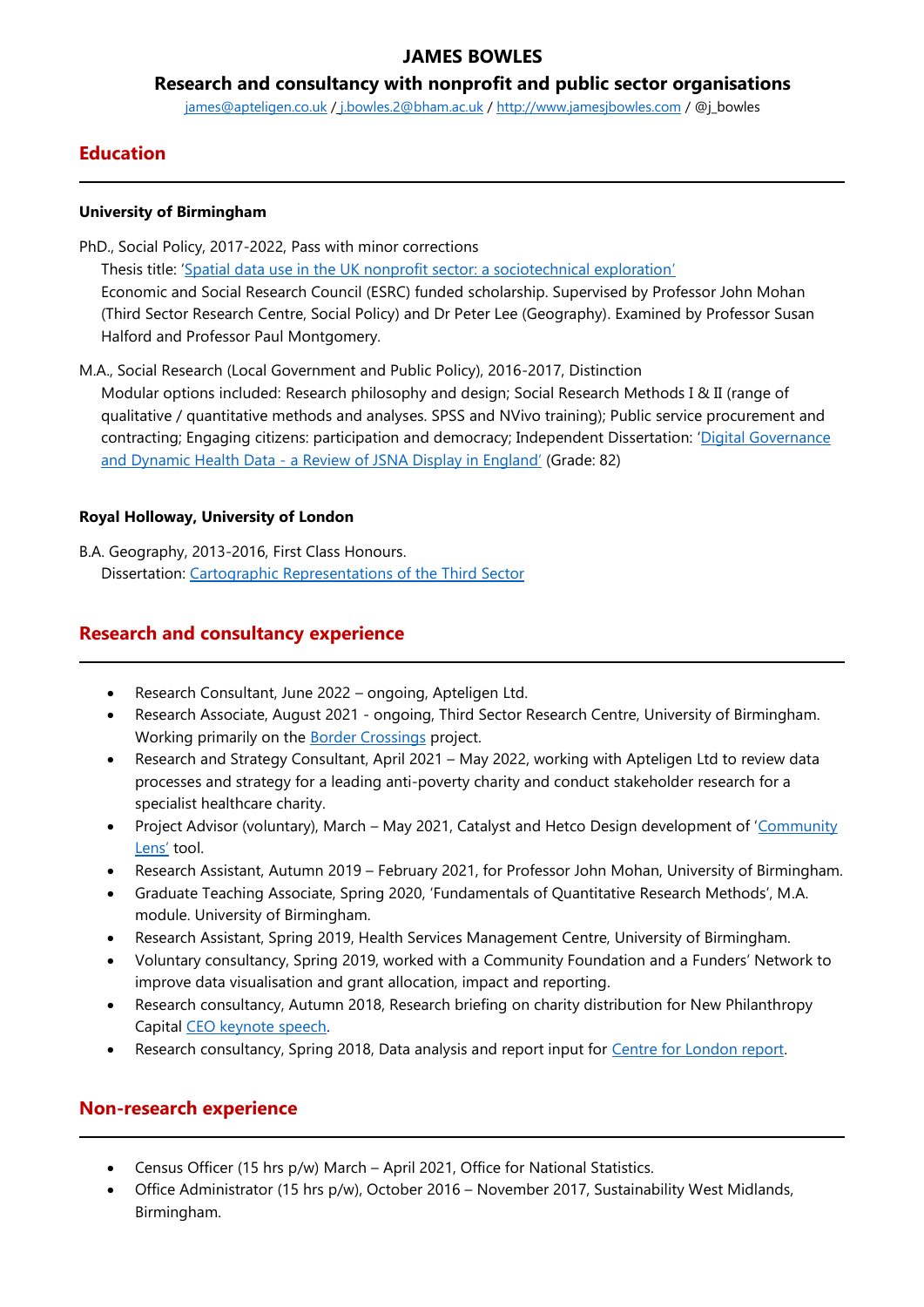• Executive Assistant (15 hrs p/w), July 2015 – August 2016, International Federation of Liberal Youth (IFLRY), London.

# **Conferences and presentations**

#### **Academic**

- September 2021, Voluntary Sector and Volunteering Research Conference, Birmingham. Three full papers.
- June 2021, University of Birmingham School of Social Policy PGR conference. Full paper: 'Uncovering the socially constructed nature of data-driven epistemic practices in the UK nonprofit sector'
- November 2019, ARNOVA Conference, San Diego. Full paper: 'Spatial data use as an expression of nonprofit values and aims'
- November 2019, ARNOVA Doctoral Fellows Seminar. Research overview.
- September 2019, Voluntary Sector and Volunteering Research Conference, Birmingham. Full paper: 'Spatial data as a boundary object'
- July 2019, University of Birmingham School of Social Policy PGR conference. Full paper: 'Knowing people and place through spatial data: the case of the UK's third sector'
- April 2019, GISRUK Conference, Newcastle. Short paper: 'Future directions for: the role of geospatial data in third sector service provision'
- September 2018, Voluntary Sector and Volunteering Research Conference, London. Short paper: 'The role of geospatial data in third sector service provision: developing a framework for research and practice'

#### **Practice-based**

- May 2021, Data for Good UK festival, Online. 'How to use geospatial data'.
- November 2018, Data4Good UK conference, Birmingham. 'Mapping tools for third sector [organisations'](https://thirdsectorgeography.com/2018/11/14/mapping-tools-for-charities/).
- September 2018, Voluntary Sector Trends, Birmingham. 'Third sector trends in the West Midlands'.
- April 2018, West Midlands Data Drive, Birmingham. 'The role of geospatial data in third sector service provision'.

## **Publications**

- Bowles, J. (2022) 'Spatial approaches to the voluntary sector' Invited book chapter for: (Eds) Dean, J. and Hogg. E., 'Researching Voluntary Action: Innovations and Challenges.'
- Bowles, J. (2020). [Book review] 'Social Innovation: How Societies Find the Power to Change' by Geoff Mulgan (2019). Voluntary Sector Review, <sup>11</sup>(2), 255-256.

## **Work in progress**

- 'Stepping back from Data and AI for Good Current trends and ways forward', co-author with Ville Aula, LSE. Paper under review.
- **'**Enacting hybridity: exploring public sector establishment of charities in England and Wales, working paper with Professor John Mohan, Birmingham.
- 'Digitally mediated expertise: exploring nonprofit knowledge of people and place' working paper.